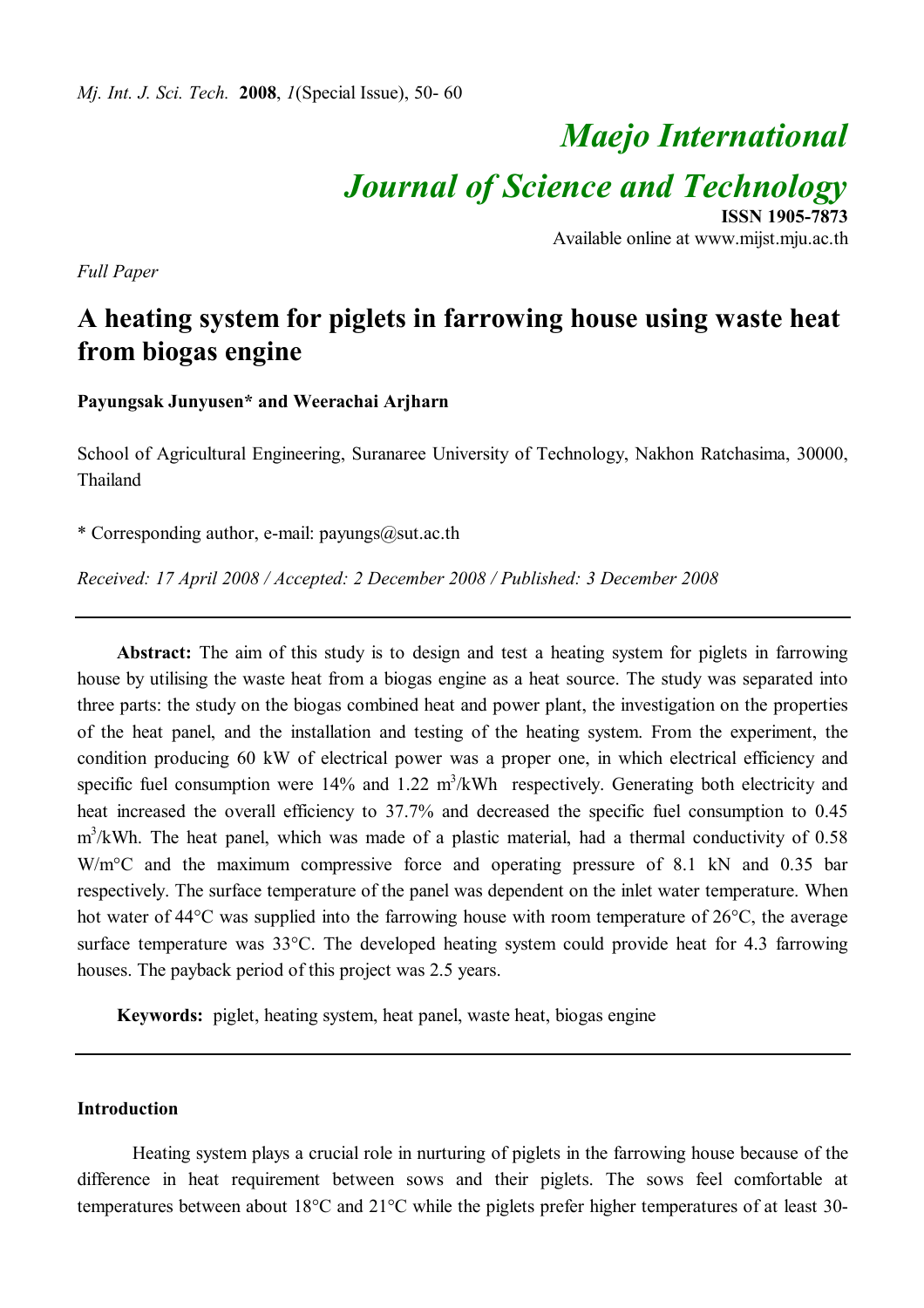32°C in resting area [1]. Many researches have reported that a heating system could alleviate piglet mortalities stemming from crushing by the sows [2-4].

The heating system with heat lamp as a heat source has been commonly used for warming the piglet resting area. However, since the heat lamp has many limitations such as high energy consumption and short lifetime, the heat panel is increasingly promoted as an alternative, energy-efficient heat source. A heating system with heat panel has a homogeneous surface temperature, and therefore every piglet gets the same temperature in the resting area [2,5].

The heat panel is generally made of insulated composite material with heating wire or hot-water pipe inside. It can be used not only as a heat source but also as the floor of the farrowing house. Nowadays, the heat panel is produced as a commercial product and widely used in developed countries. In Thailand, however, the heat panel is rarely used because of the fact that there is neither domestic panel-making company nor suitable technology for the existing pig houses. Nevertheless, there are few swine entrepreneurs utilising the heat panel for warming the piglets in the weaning house by constructing a concrete floor with hot water pipes inside and employing biogas to boil the water [6]. As the temperature in the house is wholly similar, however, this novel idea is still not appropriate to the farrowing house.

Presently, swine producers in Thailand have utilised private electricity generation employing biogas as an energy source for lowering energy cost as well as waste in their farms. The electricity generation system consists mainly of a biogas engine and an induction motor [7]. In general, a great amount of heat generated from the biogas engine is removed to the cooling system and exhaust gas as waste heat in order to maintain an optimum engine operating temperature. The main aim of this research is to design and test a heating system for piglets in the farrowing house by utilising the waste heat from a biogas engine in order to reduce energy cost in swine production.

#### **Materials and Methods**

#### *Biogas combined heat and power plant system*

In this research, a small-scale biogas combined heat and power plant (biogas CHP plant) at SPM Feed Mill Co., Ltd., a commercial swine farm located in Ratchaburi province, Thailand, was tested. The principal components of the biogas CHP plant were comprised of a biogas engine, an induction motor, a heat exchanger and two insulated water tanks, as depicted in Figure 1. The biogas CHP plant produced both electricity used within the farm and hot water for warming the piglets in the farrowing house. The hot water was produced by employing the waste heat recovered from the cooling water and the exhaust gas of the biogas engine, and stored in tanks.

The biogas engine was modified from a six-cylinder diesel engine by altering the ignition system from the self-ignition of the air-fuel mixture due to high temperature in the combustion chamber caused by high compression, the so-called compression ignition, to the ignition of the air-biogas mixture in the combustion chamber by use of a spark plug, the so-called spark ignition. The biogas engine was equipped with a 110 kW three-phase four-pole induction motor in order to generate the electricity. The cross-flow heat exchanger, which was made of copper ducts, 19.05 mm in diameter, with a total heat exchanging area of about 2.92  $m^2$ , was used to recover the waste heat from the biogas engine.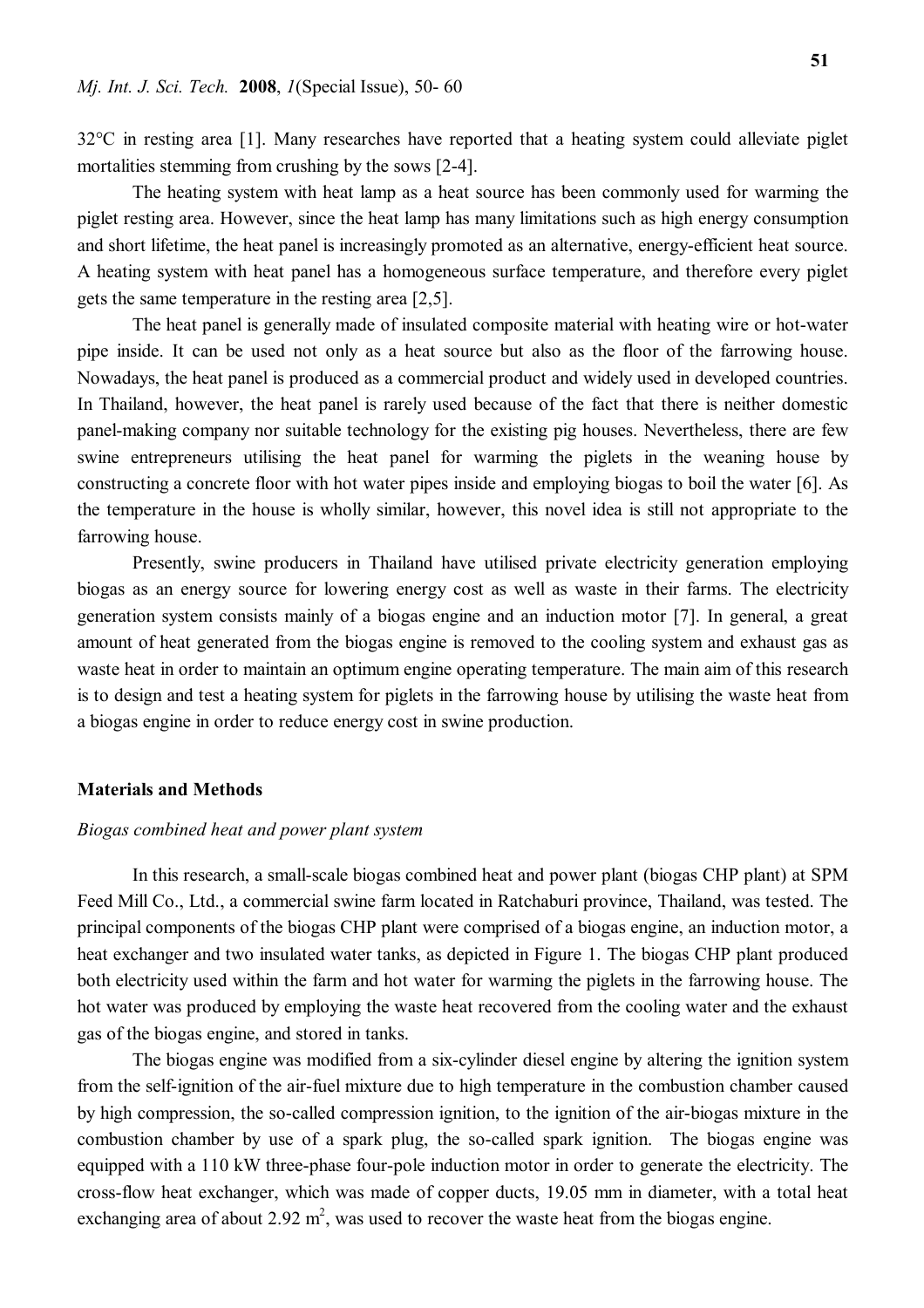

**Figure 1.** Schematic diagram of the biogas CHP plant

#### *Heat transfer in the biogas engine*

The total energy of the tested biogas engine can be derived from the electricity generation with waste heat recovery. From the principle of energy balance, the total energy  $(Q_{\text{fuel}})$  derived from biogas is equal to the summation of produced electrical energy  $(Q_{\text{electrical}})$ , heat removed to cooling water  $(Q_{\text{codant}})$ , heat recovered from the exhaust gas  $(Q_{\text{EGR}})$ , and heat losses  $(Q_{\text{loss}})$ , as shown in the following equations.

$$
Q_{\text{fuel}} = Q_{\text{electrical}} + Q_{\text{coolant}} + Q_{\text{EGR}} + Q_{\text{loss}}
$$
\n(1)

$$
Q_{\text{fuel}} = HHV_{g}\dot{m}_{g} \tag{2}
$$

$$
Q_{electrical} = \sqrt{3VI \cos \phi} \tag{3}
$$

$$
Q_{\text{codant}} = \dot{m}_C C_w (T_{\text{Cout}} - T_{\text{Cin}}) \tag{4}
$$

$$
Q_{EGR} = \dot{m}_E C_w (T_{Eout} - T_{Ein})
$$
\n<sup>(5)</sup>

where  $HHV_g$  is the biogas high heating value;  $\dot{m}_g$  is the biogas consumption rate;  $\dot{m}_c$  and  $\dot{m}_E$  are the mass flow rates of the cooling water and the heat-transfering water in heat exchanger respectively; *V* , *I* and cos $\phi$  are the electrical voltage, current and power factor respectively;  $C_w$  is the specific heat of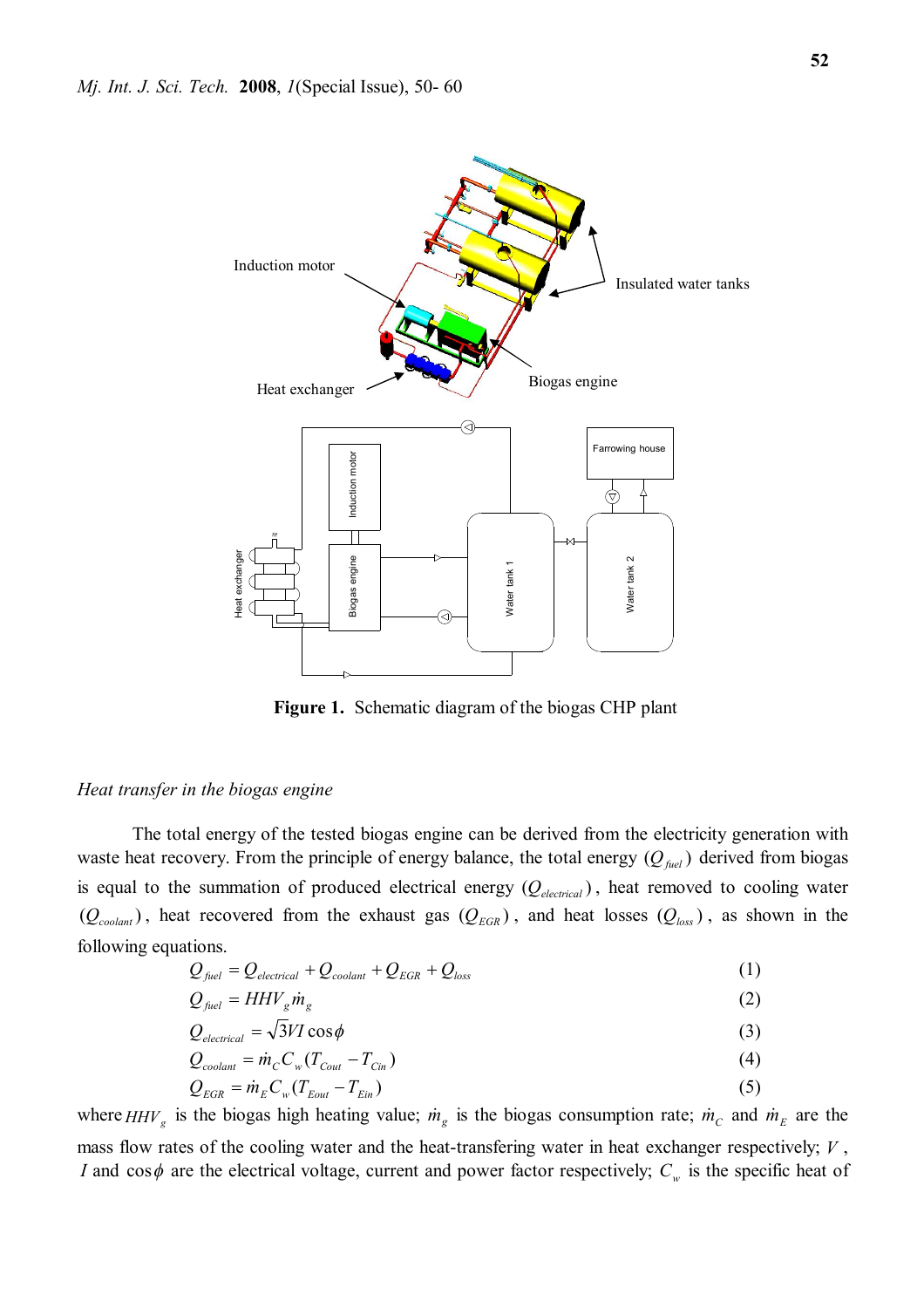water;  $T_{\text{C}in}$ ,  $T_{\text{C}out}$ ,  $T_{\text{E}in}$  and  $T_{\text{E}out}$  are the temperatures at inlet and outlet of the engine and the heat exchanger respectively.

In the electricity generation, the induction motor must be driven to a speed higher than its synchronous speed in order that the motor acts as induction generator. This electricity generation system can operate in parallel with the electricity grid by deriving the phase, frequency and voltage from the grid. In the experiment, the synchronous speed of the motor was 1,500 rpm, thus keeping the biogas engine at a speed of 1,520 rpm. At this operation, the flow rates of the cooling water and water in the heat exchanger were found to be about 136.7 L/min and 78 L/min respectively.

The electrical efficiency can be calculated from the following equation,

$$
\eta_{\text{electrical}} = \frac{Q_{\text{electrical}}}{Q_{\text{fuel}}}
$$
\n(6)

The specific fuel consumption for generating electricity is defined,

$$
sfc_{electrical} = \frac{\dot{m}_g}{Q_{electrical}}
$$
 (7)

The amount of heat utilised for piglet heating is the sum of  $Q_{\text{coolant}}$  and  $Q_{\text{EGR}}$ . Therefore, the heating efficiency can be calculated,

$$
\eta_{\text{heating}} = \frac{Q_{\text{coolant}} + Q_{\text{EGR}}}{Q_{\text{fuel}}}
$$
\n(8)

Finally, the biogas CHP efficiency and specific fuel consumption can be defined by the following equations,

$$
\eta_{CHP} = \eta_{heating} + \eta_{electrical} = \frac{Q_{coolant} + Q_{EGR} + Q_{electrical}}{Q_{fuel}}
$$
\n(9)

$$
sfc_{CHP} = \frac{\dot{m}_g}{Q_{electrical} + Q_{coolant} + Q_{EGR}}
$$
(10)

#### *Testing of heat panel*

The heat panel was made of a high-density polyethylene (HDPE) thermoplastic with the size of 40 cm x 40 cm. It was designed not only for piglet heating but also for displacing concrete floor in the piglet resting area. The bottom side of the panel was lined with a thermal insulator to lessen heat loss. The properties of the panel such as compressive strength, maximum operating pressure and thermal conductivity, and the relationship between hot water flow rate and surface temperature of the panel were examined at The Centre for Scientific and Technological Equipment (CSTE), Suranaree University of Technology.

#### *Installation and efficiency test of heating system*

The heat panel was installed in a farrowing house with 56 pens. Two pens were fitted with a group of six heat panels, and thus 168 heat panels were used. Figure 2 shows a schematic diagram of the heat panel installation and piping system in the farrowing house. The hot water was circulated in the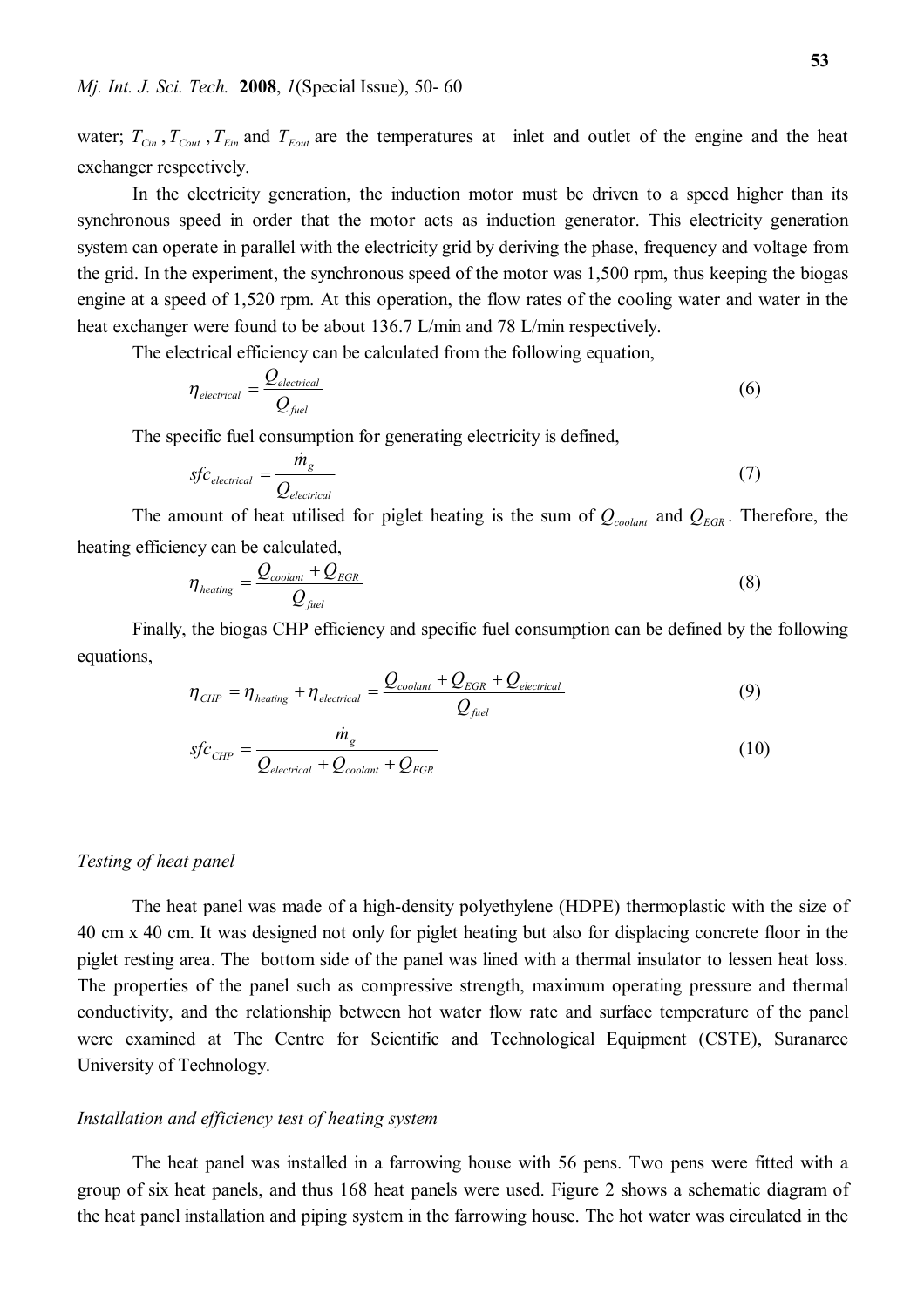piping system by means of gravity from the water tank elevated to three metres in order to create a sufficient distributing pressure. A water pump was used to feed water back to the tank. The biogas CHP plant was operated 21 hours a day while the heating system was utilised throughout the day.

An efficiency test was carried out by operating the heating system continuously for 12 hours. In this trial, the hot water flow rate and the temperatures of the hot water at inlet and outlet of the farrowing house as well as the panel surface temperature were observed.



**Figure 2.** Schematic diagram of the heat panel installation and piping system in the farrowing house

# **Results and Discussion**

#### *Efficiency of the biogas CHP plant*

The biogas CHP plant was capable of producing a maximum electrical power of 75 kW with biogas consumption rate of 2.17 m<sup>3</sup>/min. The minimum power was found to be about 40 kW while the biogas engine shut itself down at a lower fine-tuned flow rate of the gas.

Table 1 shows the efficiency of the biogas CHP plant. When only  $\eta_{electrical}$  was taken into account, it was found that the condition producing 75 kW of electrical power was not suitable because the biogas consumption was too high. In this condition,  $\eta_{electrical}$  and  $sfc_{electrical}$  were 9.9% and 1.73 m<sup>3</sup>/kWh respectively. The most efficient condition was found to be at 60 kW of electrical power with  $n_{electrical}$  and *sfc* electrical at 14% and 1.22 m<sup>3</sup>/kWh respectively. However, when  $n_{heating}$  was only considered, the condition producing 70 kW of electrical power showed the highest heat recovery with  $\eta_{\text{heating}}$  at 25.3%.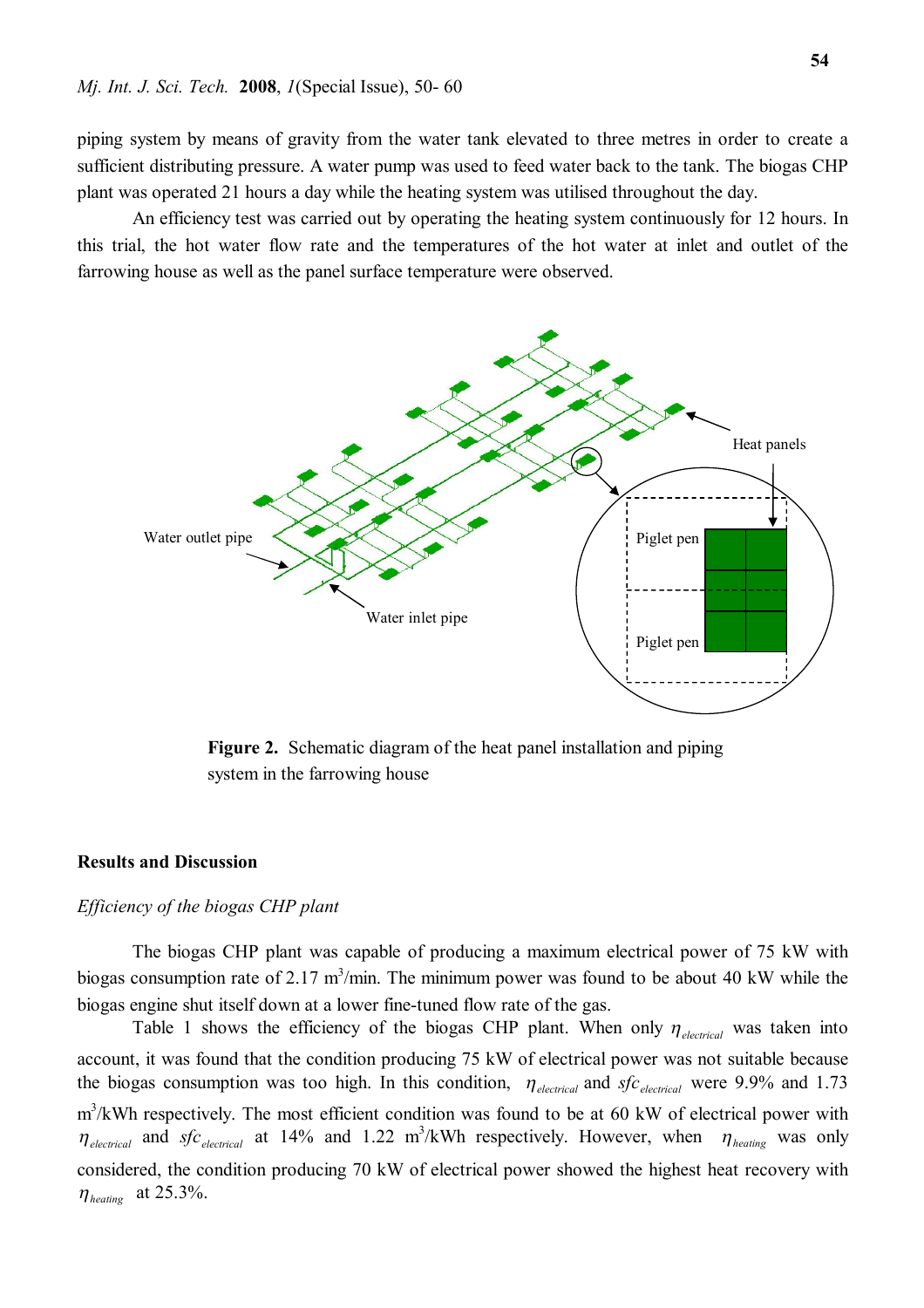The experimental results in Table 1 showed that producing both electricity and heat increased the overall efficiency of the CHP plant. For example, the electrical power production of 60 kW showed  $\eta_{\text{heating}}$  of 23.7%, which was equal to 101.62 kW of waste heat recovered, thus resulting in increased  $\eta_{CHP}$  up to 37.7% with lowest *sfc<sub>CHP</sub>* at 0.45 m<sup>3</sup>/kWh. At this condition, the heat transferred to the cooling water and recovered from the exhaust gas were approximately 0.89 and 0.8 kW respectively for each kilowatt of electrical power, as shown in Figure 3.

The  $\eta_{electrical}$  producing 50 kW of electrical power was comparable to that producing 60 kW, but the  $\eta_{\text{heating}}$  of the former case was 7.0% lower than that of the latter. Therefore, the condition at 50 kW was not selected as appropriate for operating the biogas CHP plant. Similarly, the  $\eta_{\text{heating}}$  at 70 kW was similar to that at 60 kW, but the  $\eta_{electrical}$  at 70 kW was only 11.8%.

Generally, 1  $m<sup>3</sup>$  of biogas is capable of generating about 1.8-2.0 kWh and 1.2-1.5 kWh of electrical energy with a biogas engine and a modified biogas engine respectively [8]. However, the modified biogas engine used in this experiment could generate only 0.82 kWh of electrical energy because of the fact that the engine employed had been in use for a long time.

| $Q_{\tiny{electrical}}$<br>(kW) | <b>Biogas</b><br>consumption<br>$(m^3/\text{min})$ | Biogas CHP                                      |                                            |                                   |                                 |                                              |
|---------------------------------|----------------------------------------------------|-------------------------------------------------|--------------------------------------------|-----------------------------------|---------------------------------|----------------------------------------------|
|                                 |                                                    | $\eta$ electrical<br>$\left(\frac{0}{0}\right)$ | $\mathit{SfC}_{electrical}$<br>$(m^3/kWh)$ | $\eta_{\text{heating}}$<br>$(\%)$ | $\eta_{\textit{CHP}}$<br>$(\%)$ | $\mathit{sfc}_{\mathit{CHP}}$<br>$(m^3/kWh)$ |
| 40                              | 1.08                                               | 10.6                                            | 1.62                                       | 17.2                              | 27.8                            | 0.62                                         |
| 50                              | 1.11                                               | 12.9                                            | 1.33                                       | 17.7                              | 30.6                            | 0.56                                         |
| 60                              | 1.22                                               | 14.0                                            | 1.22                                       | 23.7                              | 37.7                            | 0.45                                         |
| 70                              | 1.69                                               | 11.8                                            | 1.45                                       | 25.3                              | 37.1                            | 0.46                                         |
| 75                              | 2.17                                               | 9.9                                             | 1.73                                       | 24.0                              | 33.9                            | 0.50                                         |

|  | <b>Table 1.</b> Efficiency of the biogas CHP plant |  |  |  |  |
|--|----------------------------------------------------|--|--|--|--|
|--|----------------------------------------------------|--|--|--|--|



**Figure 3.** Amount of waste heat recovered from the biogas engine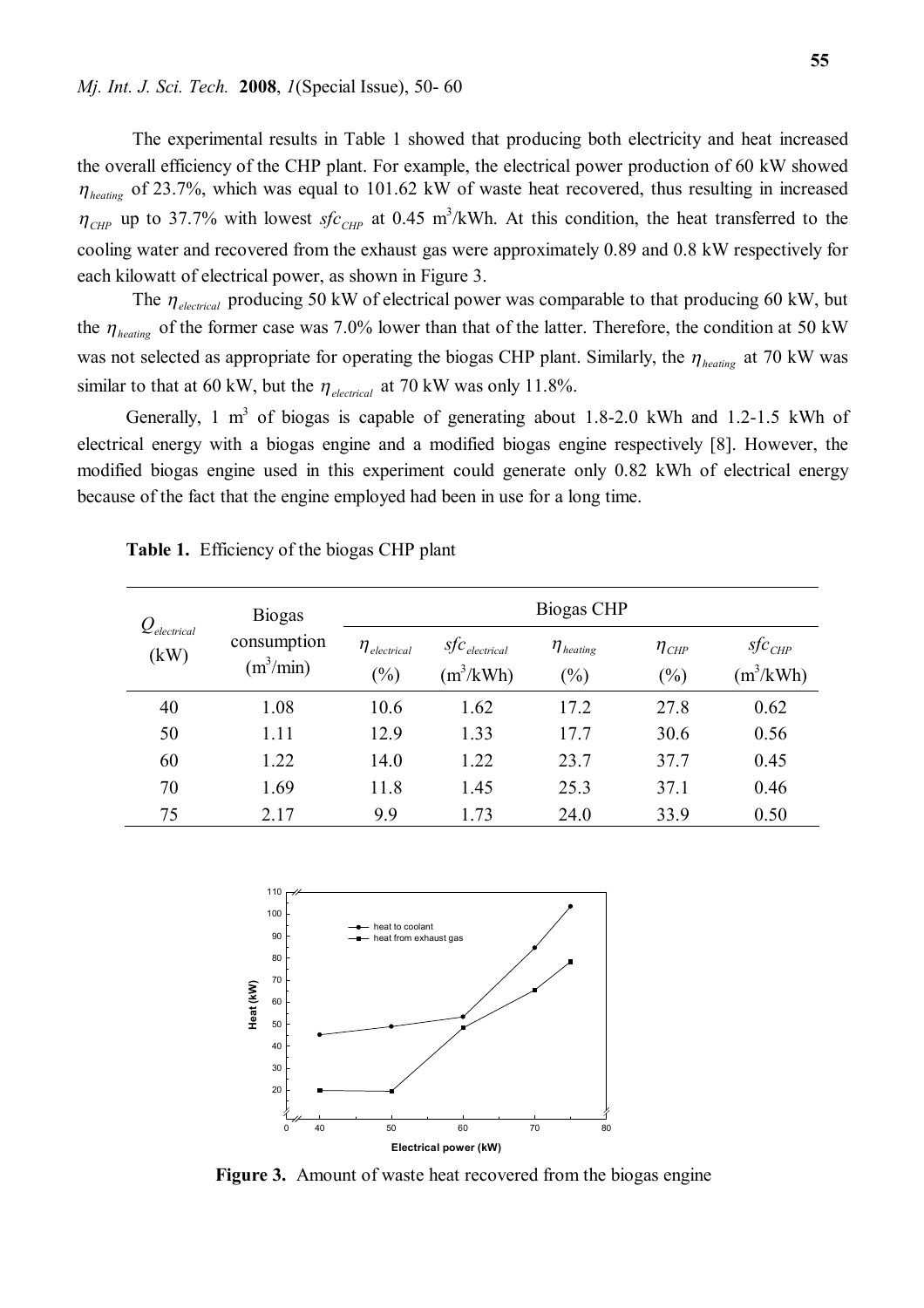#### *Properties of the heat panel*

Table 2 shows the experimental results of the property test of the heat panel. Though the panel could resist a maximum compressive force of 8.1 kN, it could only be used for a water pressure of 0.35 bar. When a higher water pressure was applied, the joint between the upper and lower plates of the panel would be split open. This was due to the joint being made by plastic welding with consequent decrease in strength.

The relationship between the hot-water flow rate and the heat panel surface temperature is depicted in Figure 4. It is clear that the flow rate did not significantly affect the panel surface temperature, which was mainly dependent on the inlet water temperature. When hot water with a temperature of 40°C and 50°C was supplied through the heat panels in the room at 25°C, the heat panel surface temperature was 35°C and 43°C respectively.

|  | <b>Table 2.</b> Properties of the heat panel |  |  |  |
|--|----------------------------------------------|--|--|--|
|--|----------------------------------------------|--|--|--|

| Item                                         |      |
|----------------------------------------------|------|
| Maximum compressive force, kN                | 8.10 |
| Maximum water pressure, bar                  | 0.35 |
| Thermal conductivity, $W/m^2$ <sup>o</sup> C | 0.58 |



**Figure 4.** Relationship between hot water flow rate and heat panel surface temperature

# *Efficiency of the heating system*

The efficiency of the heating system can be clarified using the experimental results as shown in Figure 5. At the time the biogas engine was started, the temperature of water at the inlet of the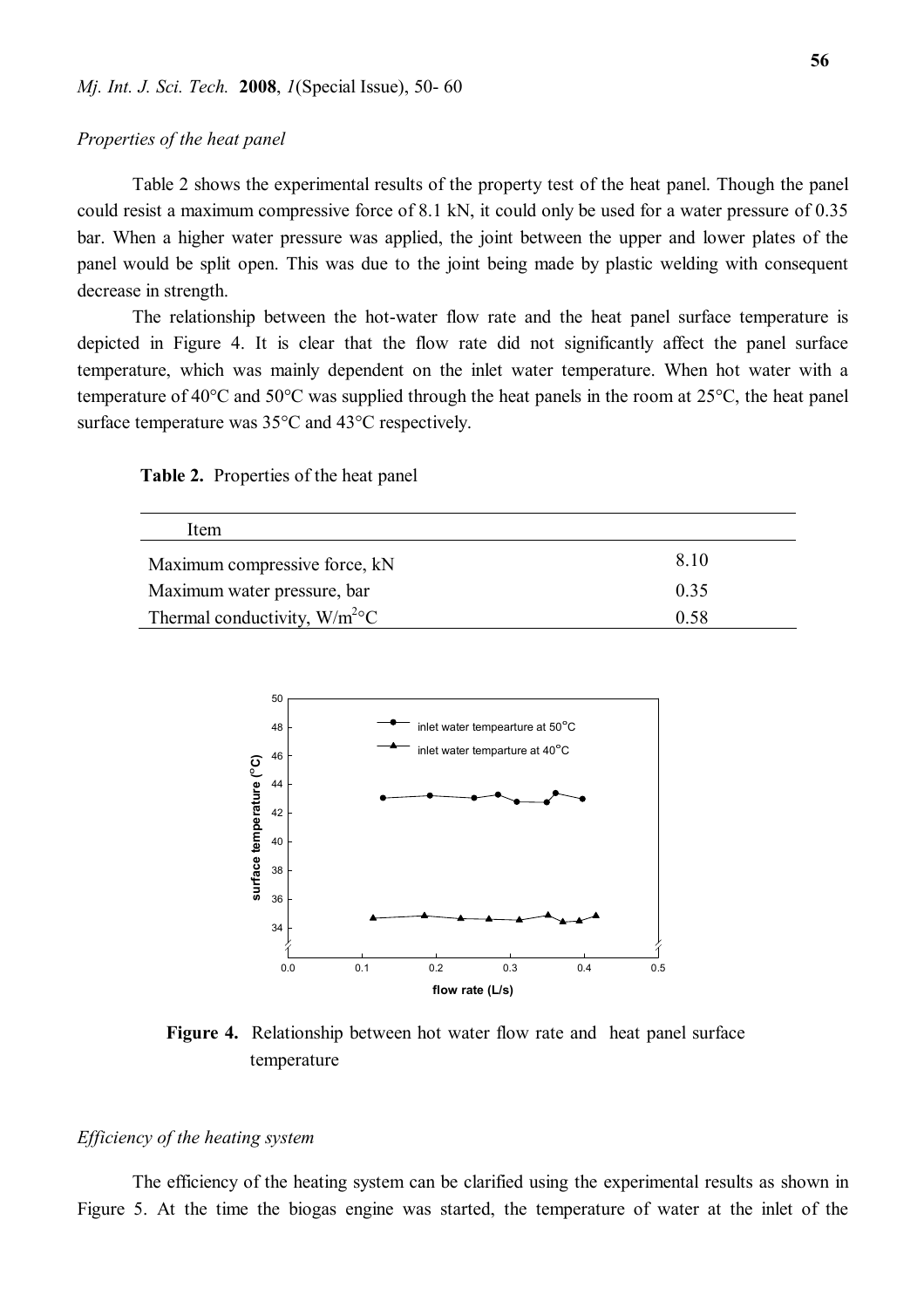farrowing house, the average surface temperature of the heat panel and the average air temperature inside the farrowing house was 36°C, 32°C and 28°C respectively. Thereafter, the temperature of water at the inlet of the farrowing house and the average surface temperature of the heat panel continuously increased. Once the temperature of water at the inlet of the farrowing house was regulated at 44°C, the average surface temperature of the heat panel and the temperature of water at the outlet of the farrowing house was 33°C and 36°C respectively, while the average air temperature was 26°C. The flow rate of inlet water was 0.67 L/s. When the heat transfer in the farrowing house was considered, the heat flux obtained by the heating system was  $0.88 \text{ kW/m}^2$  and the heat transfer rate from the hot water to the panel surface was 23.2 kW. Since the condition producing 60 kW of electrical power was capable of recovering about 101.62 kW of waste heat from the biogas engine, this developed heating system could thus procure enough heat for 4.3 farrowing houses.

In general, the piglets in farrowing houses require a temperature of at least 30-32°C in their resting area. The postural behaviour of the piglets in the resting area is the best indicator of the environmental adequacy [3,9]. They huddle together when they are feeling cold, and spread out when they are feeling hot. Figure 6 shows the behaviour of the lying piglets on the experimental heat panel. It can be seen that the piglets were comfortable on the panel, stretching their limbs and barely touching their littermates. Therefore, from the experimental results it can be inferred that this developed heating system is a suitable one for warming the piglets in the farrowing house under practical operation.



**Figure 5.** Interrelation of inlet water temperature, outlet water temperature, average surface temperature of heat panel, and average air temperature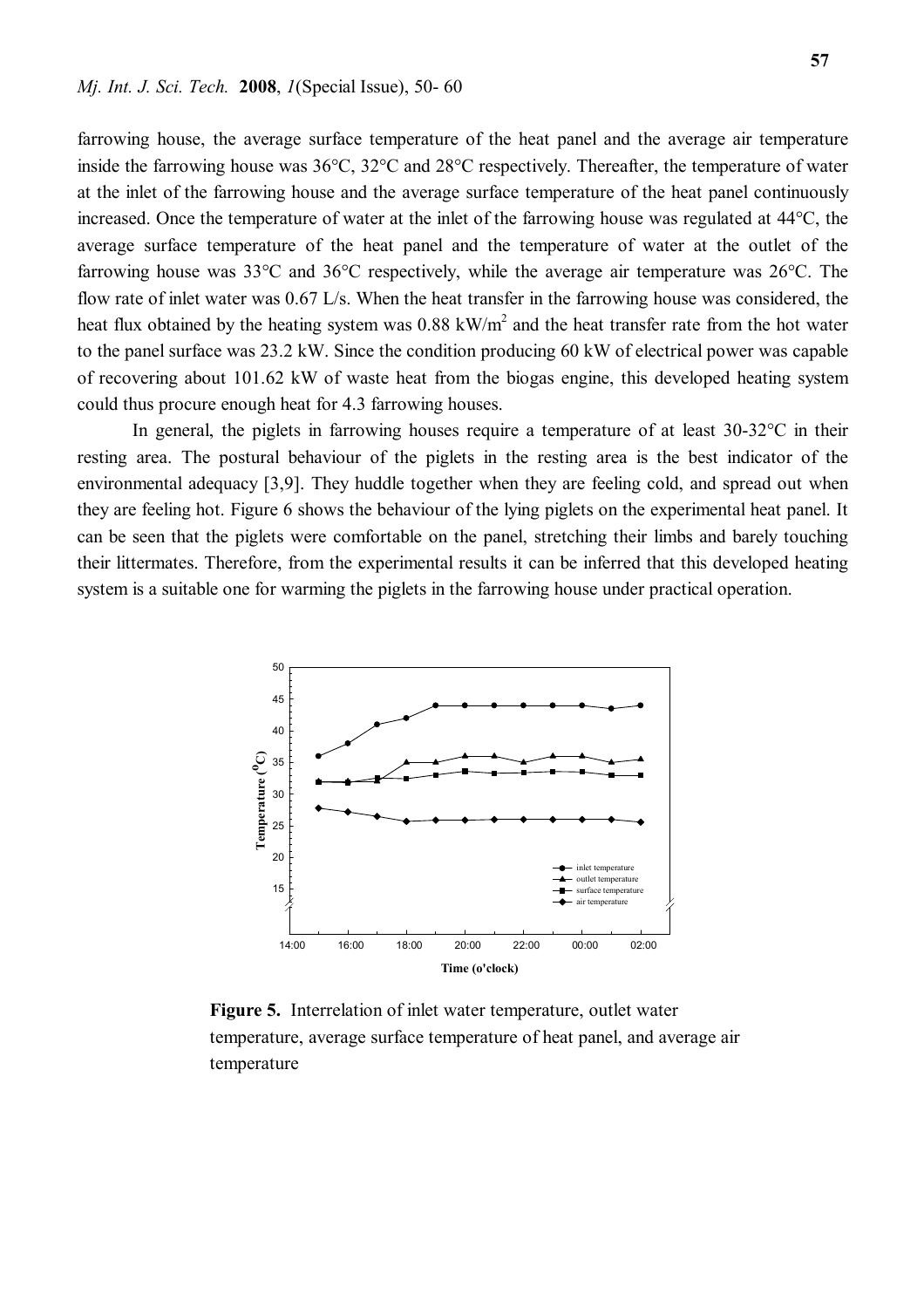#### *Cost and benefit analysis*

### - Fabrication cost

Total material and installation costs of the heating system for 4 farrowing houses can be shown as follows:



**Figure 6.** Postural behaviour of piglets resting on the experimental heat panel

| - Heat panels (672 pieces)                | 672,000 Baht   |  |
|-------------------------------------------|----------------|--|
| - Heat exchangers                         | 120,000 Baht   |  |
| - Insulated water tanks                   | 100,000 Baht   |  |
| - Pipes, fittings, valves and accessories | 80,000 Baht    |  |
| - Control system                          | 50,000 Baht    |  |
| - Improvement of farrowing houses         | 400,000 Baht   |  |
| Total                                     | 1,622,000 Baht |  |
|                                           |                |  |

- Piglet heating cost

- Approximate electricity cost for 4 farrowing houses 650,000 Baht/year

Hence, the payback period of the heating system is about 2.5 years, this considering only making use of waste heat recovery and excluding the benefit of producing electricity.

#### **Conclusions**

The following conclusions can be drawn from this study:

1. The condition producing 60 kW of electrical power was the most appropriate operating condition owing to the highest electrical efficiency obtained, with consequent recovered waste heat from the biogas engine of approximately 1.69 kW for each kilowatt of electrical power.

2. The heat panel was resistant to high compressive force but not to high water pressure.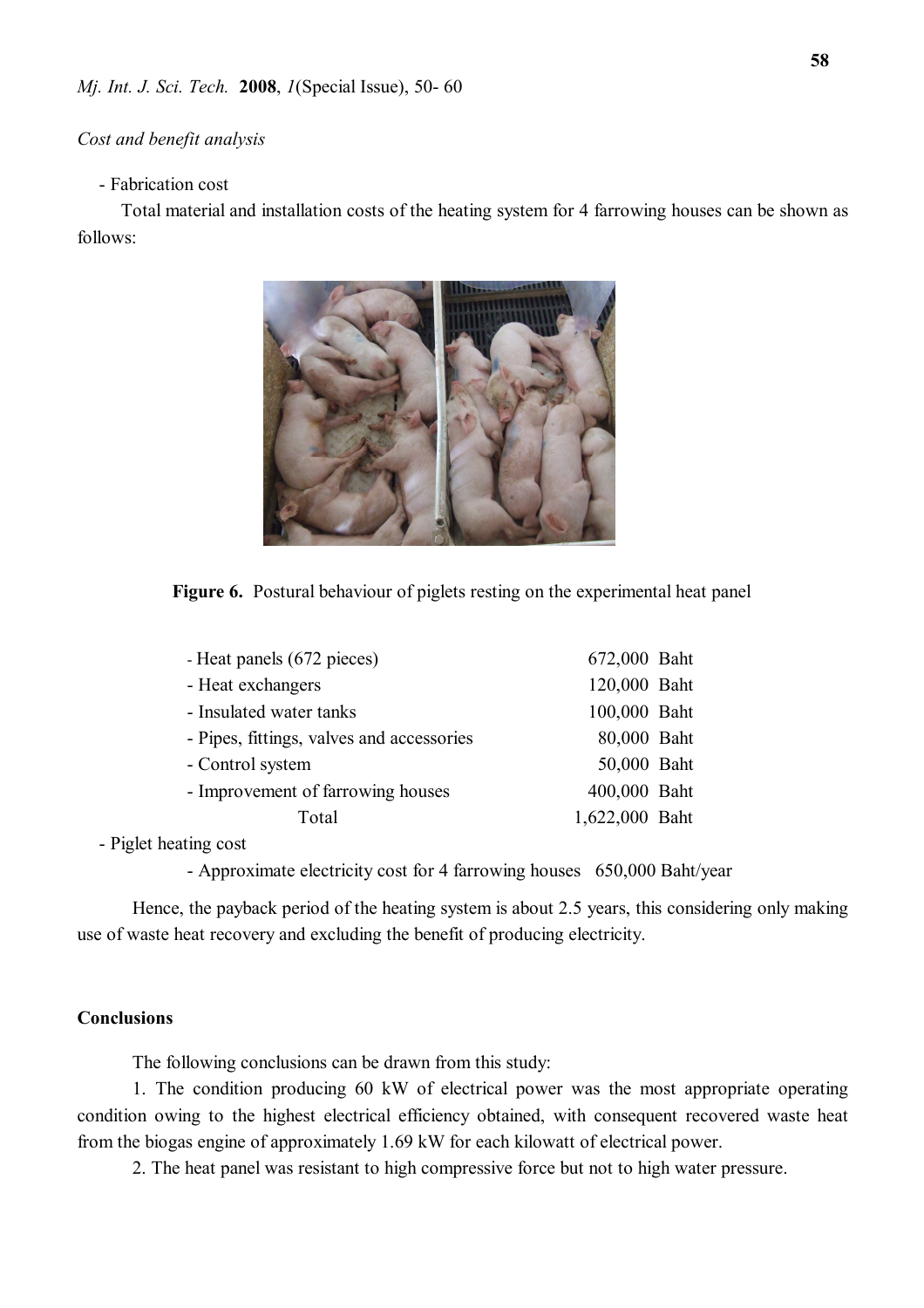3. The flow rate had no effect on the heat panel surface temperature, which was dependent chiefly on the inlet water temperature.

4. The developed heating system was a suitable one for warming the piglets in the farrowing house under practical operation with a satisfactory level of efficiency.

#### **Recommendations**

From the results of this work, recommendations are presented as follows:

1. As the amount of recovered waste heat depends on the efficiency of the heat exchanger, a more efficient heat exchanger should be able to recover more useful waste heat.

2. Improvement on strength of the joint between the upper and lower plate of the heat panel should be taken into account in order to prevent a water leakage.

3. Since the electricity generation system is in operation 21 hours a day, which is a condition too heavy for the modified biogas engine, one more engine should be adopted to operate a 12-hour shift. This would result in enhancing the longevity of the biogas CHP plant.

#### **Acknowledgements**

The authors wish to thank the SPM Feed Mill Co., Ltd. for providing the facilities for this study and also Suranaree University of Technology for financial support.

#### **References**

- 1. H. Xin, H. Zhou, and S. Bundy, "Comparison of energy use and piglet performance between conventional and energy-efficient heat lamps", *Appl. Eng. Agric.*, **1997**, *13*, 95-99.
- 2. M. Ziron and St. Hoy, "Effect of a warm and flexible piglet nest heating system the warm water bed – on piglet behaviour, live weight management and skin lesions", *Appl. Anim. Behaviour Sci.*, **2003**, *80*, 9-18.
- 3. Q. Zhang and H. Xin, "Resting behavior of piglets in farrowing crates equipped with heat mats", *Appl. Eng. Agric.*, **2005**, *21*, 1067-1071.
- 4. E. F. Wheeler, G. Vasdal, A. Fl $\phi$ , and K. E. B $\phi$ e, "Static space requirements for piglet creep area as influenced by radiant temperature", *Trans. ASABE*, **2008**, *51*, 271-278.
- 5. G. Cronin, G. Simpson, and P. Hemsworth, "The effects of the gestation and farrowing environments on sow and piglet behaviour and piglet survival and growth in early lactation", *Appl. Anim. Behaviour Sci.*, **1995**, *46*, 175–192.
- 6. J. Jantasiri and W. Arjharn, "Design and testing of the heating system for swine nursery house using biogas", *Suranaree J. Sci. Technol.*, **2003**, *10*, 300-306.
- 7. S. Siripornmongkolchai, "Improvement of carburetor for internal combustion engine using biogas", *PhD. Thesis*, **2003**, Chiang Mai University, Thailand.
- 8. K. Von MitZalff, "Engines for Biogas: Theory, Modification, Economic Operation", Vieweg, Wiesbaden, **1988**.